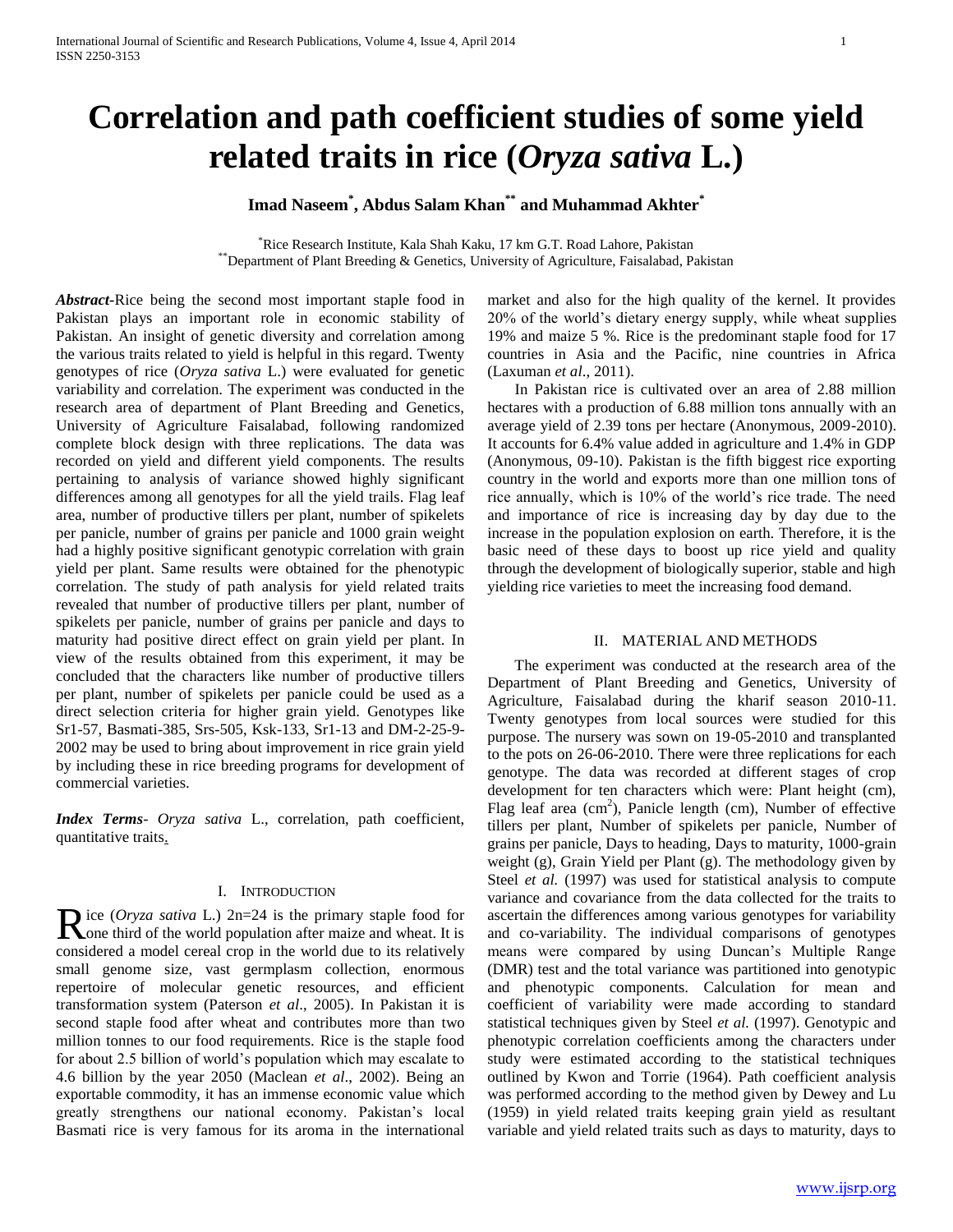heading, plant height, panicle length, number of tillers per plant, flag leaf area, number of grains per panicle, number of spikelets per panicle and 1000 grain weight as causal variable.

#### III. RESULTS AND DISCUSSION

 Selection holds prime importance in development of any crop and knowledge about selection criteria for a specific crop is an asset. Plant breeder must always have a target in his mind before proceeding towards the crop improvement through selection among different lines of a single cross in advance generations. All the genotypes under study showed significant differences for all the traits (Table 1). Genotypic and phenotypic variances, genotypic coefficient of variance (GCV) and phenotypic coefficient of variance (PCV), heritability, grand means and standard errors of 10 yield and related traits were studied. The genotypic coefficient of variance ranged from 4.78% to 26.28% grain yield per plant showed the highest value of GCV followed by number of spikelets per panicle 23.93%, flag leaf area 20.24 % and plant height 20.17 as given in Table 2. High heritability estimates were found for plant height (99.8%), number of spikelets per panicle (99.7%), flag leaf area (99.3%), number of grains per panicle (99.3%), days to maturity (99.3%), days to heading (99.1%), number of productive tillers per plant (98.4%) and grain yield per plant (98.4%) as shown in the (Table 2) which indicated the presence of additive genes. The heritability percentage is above 90 among all the traits under study, hence these high heritability estimates can be useful in making selection of superior genotypes on the bases of phenotypic performance.

 The genotypic and phenotypic correlation coefficients were studied and the results revealed that flag leaf area (0.138<sup>\*</sup>), number of productive tillers per plant (0.407\* ), number of spikelets per panicle (0.167<sup>\*</sup>), number of grains per panicles  $(0.278<sup>*</sup>)$  and 1000-grain weight  $(0.424<sup>*</sup>)$  had significant and positive correlation with grain yield per plant. The research study of (Ekka *et al*., 2011) also revealed the same results. Whereas plant height (-0.311), panicle length (-0.137), days to heading (- 0.468) and days to maturity (-0.403) had negative and nonsignificant correlation with grain yield per plant at genotypic

level, as given in the (Table 3). (Ravindra *et al*., 2012) reported similar results. At phenotypic level similar results were observed. Plant height and flag leaf area showed positive and nonsignificant correlation at both genotypic (0.015) and phenotypic (0.016) levels, Ahmed *et al*., (2010) also obtained the same results. The plant height showed negative and non-significant correlation with productive tillers per plant at both genotypic (- 0.121) and phenotypic (-0.118) levels, similarity in the results were also observed by Qamar *et al*., (2005). This concludes that with the increase in plant height the number of productive tillers per plant may decrease. There was positive and significant correlation between flag leaf area and number of productive tillers per plant at genotypic level (0.192) and positive and nonsignificant correlation at phenotypic level (0.189). Positive and significant correlation was present between panicle length and number of grains per panicle at both genotypic  $(0.481^*)$  and phenotypic (0.471\*\*) levels. Akinwale *et al*. (2011) observed similar results.

 According to the results presented in the Table 4, it is indicated that highest positive direct effect on grain yield per plant was contributed by days to maturity which was (0.672), followed by number of spikelets per panicle (0.575). Number of grains per panicle showed positive direct effect on grain yield per plant (0.293). The genotypic correlation between number of grains per panicle and grain yield per plant was positive (0.278). This positive association between the characters shows that direct selection of plants can be done on phenotypic basis upon this trait. Song and Cho (2008) also found the similar results. Number of grains per panicle showed positive direct effect on grain yield per plant (0.293), The genotypic correlation between number of grains per panicle and grain yield per plant was positive (0.278). The research findings of Nandan *et al.* (2010) also revealed the same results. Direct effect of plant height on grain yield per plant was found negative (-0.345). The genotypic correlation coefficient between two traits was also negative (-0.311). The negative direct effect indicates that the direct selection through this trait would not prove to be useful for the improvement of grain yield. The research study of Hairmasis *et al.* (2010) and Akhtar *et al*., (2011) was in correspondence with the results obtained.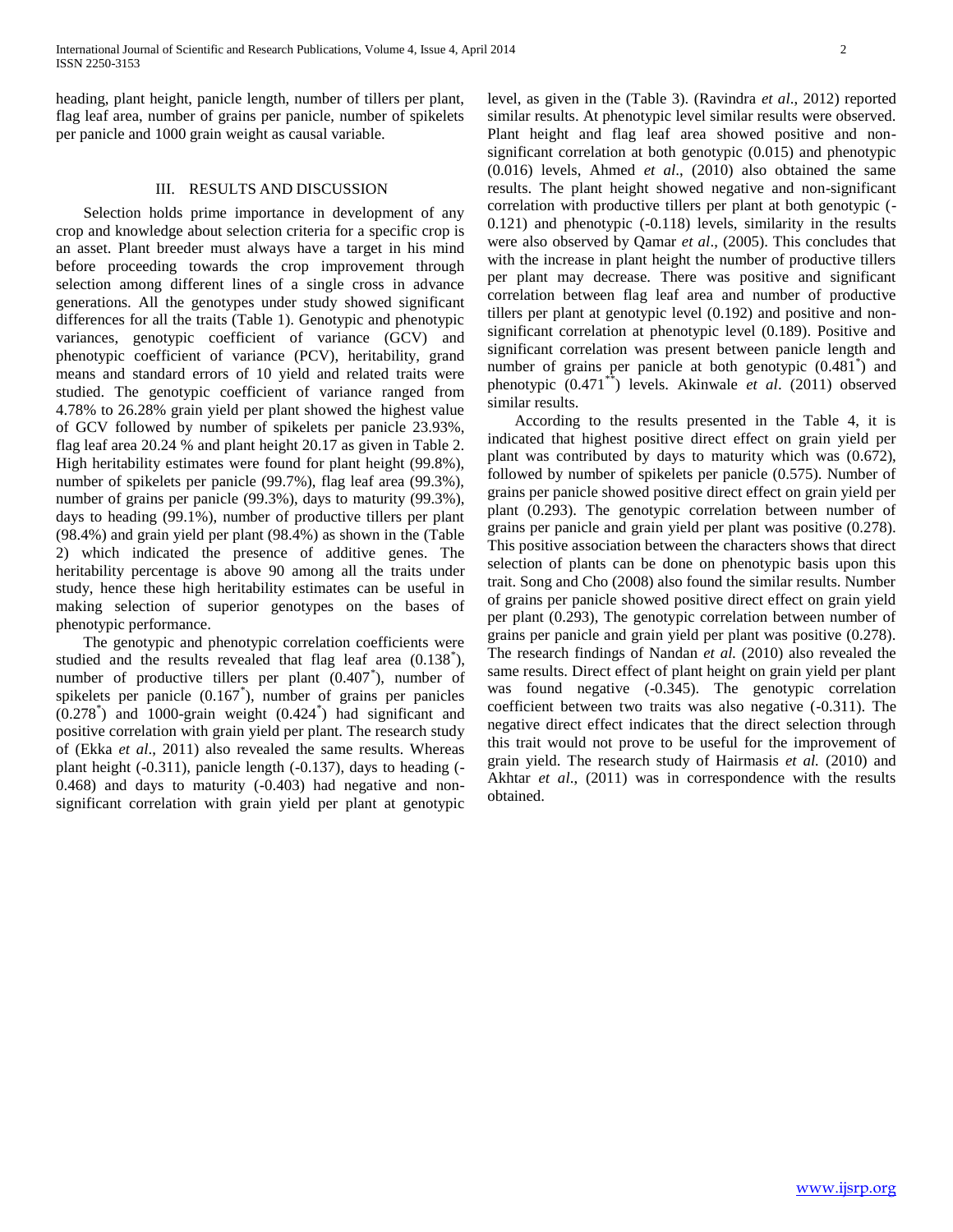| <b>Traits</b>                       | PH            | <b>FLA</b>           | PL            | <b>NPT</b>   | <b>NSPP</b>          | <b>NGPP</b> | DH          | DM          | <b>TGW</b> | <b>GYPP</b>   |
|-------------------------------------|---------------|----------------------|---------------|--------------|----------------------|-------------|-------------|-------------|------------|---------------|
| Treatment<br><b>SS</b>              | 33544         | 2218.505             | 391.723       | 380.751      | 73082.89             | 37255       | 3153.1      | 3060.1      | 393.353    | 2625.01       |
| Replication<br>SS                   | 1.801         | 0.467                | 0.282         | 0.843        | 13.757               | 30.366      | 4.075       | 4.233       | 1.827      | 1.01          |
| <b>Error</b><br><b>SS</b>           | 125.998       | 29.275               | 21.811        | 12.449       | 456.525              | 531.99      | 54.758      | 42.433      | 30.381     | 90.723        |
| <b>Total</b><br><b>SS</b>           | 33672.026     | 2248.246             | 413.817       | 394.043      | 73553.17             | 37817       | 3211.9      | 3106.7      | 425.561    | 2716.74       |
| <b>Treatment</b><br>$MS(df = 19)$   | 1765.486      | 116.763              | 20.617        | 20.04        | 3846.468             | 1960.8      | 165.95      | 161.06      | 20.703     | 138.158       |
| <b>Replication</b><br>$MS$ (df = 2) | 0.9           | 0.233                | 0.141         | 0.422        | 6.878                | 15.183      | 2.037       | 2.117       | 0.914      | 0.505         |
| <b>Treatment</b><br>F. Ratio        | 532.4584**    | $151.563***$         | 35.9191**     | $61.1709***$ | 320.17**             | $140.05***$ | $115.16***$ | $144.23***$ | 25.8945**  | 57.869**      |
| <b>Replication</b><br>F. Ratio      | $0.2715^{ns}$ | 0.3030 <sup>ns</sup> | $0.2455^{ns}$ | 1.2870*      | $0.5725^{\text{ns}}$ | $1.0845$ *  | $1.4139*$   | $1.896*$    | $1.1426*$  | $0.2116^{ns}$ |

**Table 1: Mean Squares for the morphological traits and their significance.**

**Note:** *PH= Plant height, FLA= Flag leaf area, PL= Panicle length, NPT= Number of productive tillers per plant, NSPP= Number of spikelets per panicle, NGPP= Number of grains per panicle, DH= Days to heading, DM= Days to maturity, TGW= Thousand grain weight, GYPP= Grain yield per plant.*

**Table 2: Grand means, phenotypic and genotypic variances, broad sense heritability and coefficients of variability for various yield related traits.**

| <b>Traits</b>                        | <b>PH</b>   | <b>FLA</b>  | PL          | <b>NPT</b>  | <b>NSPP</b> | <b>NGPP</b> | <b>DH</b> | DM       | <b>TGW</b>  | <b>GYPP</b> |
|--------------------------------------|-------------|-------------|-------------|-------------|-------------|-------------|-----------|----------|-------------|-------------|
| $Mean \pm SE$                        | 120.52      | 30.712      | 27.826      | 15.141      | 149.364     | 122.979     | 123.325   | 152.767  | 24.754      | 25.593      |
|                                      | $\pm 0.007$ | $\pm 0.029$ | $\pm 0.068$ | $\pm 0.069$ | $\pm 0.005$ | $\pm 0.007$ | ±0.024    | $+0.024$ | $\pm 0.069$ | $\pm 0.026$ |
| <b>Genotypic</b><br>variance         | 587.4       | 38.66       | 6.68        | 6.57        | 1278.15     | 648.92      | 54.83     | 53.31    | 6.63        | 45.25       |
| <b>Phenotypic</b><br>variance        | 588.495     | 38.92       | 6.87        | 6.68        | 1282.15     | 653.91      | 55.32     | 53.68    | 6.9         | 46.05       |
| <b>Heritability</b><br>$\frac{6}{9}$ | 99.8        | 99.3        | 97.2        | 98.4        | 99.7        | 99.3        | 99.1      | 99.3     | 96.1        | 98.3        |
| <b>GCV</b><br>$\frac{6}{9}$          | 20.171      | 20.24       | 9.28        | 16.93       | 23.93       | 20.714      | 6.005     | 4.78     | 10.405      | 26.28       |
| <b>PCV</b><br>$\frac{0}{0}$          | 20.19       | 20.313      | 9.42        | 17.07       | 23.97       | 20.788      | 6.031     | 4.76     | 10.61       | 26.51       |

**Note:** *PH= Plant height, FLA= Flag leaf area, PL= Panicle length, NPT= Number of productive tillers per plant, NSPP= Number of spikelets per panicle, NGPP= Number of grains per panicle, DH= Days to heading, DM= Days to maturity, TGW= Thousand grain weight, GYPP= Grain yield per plant.*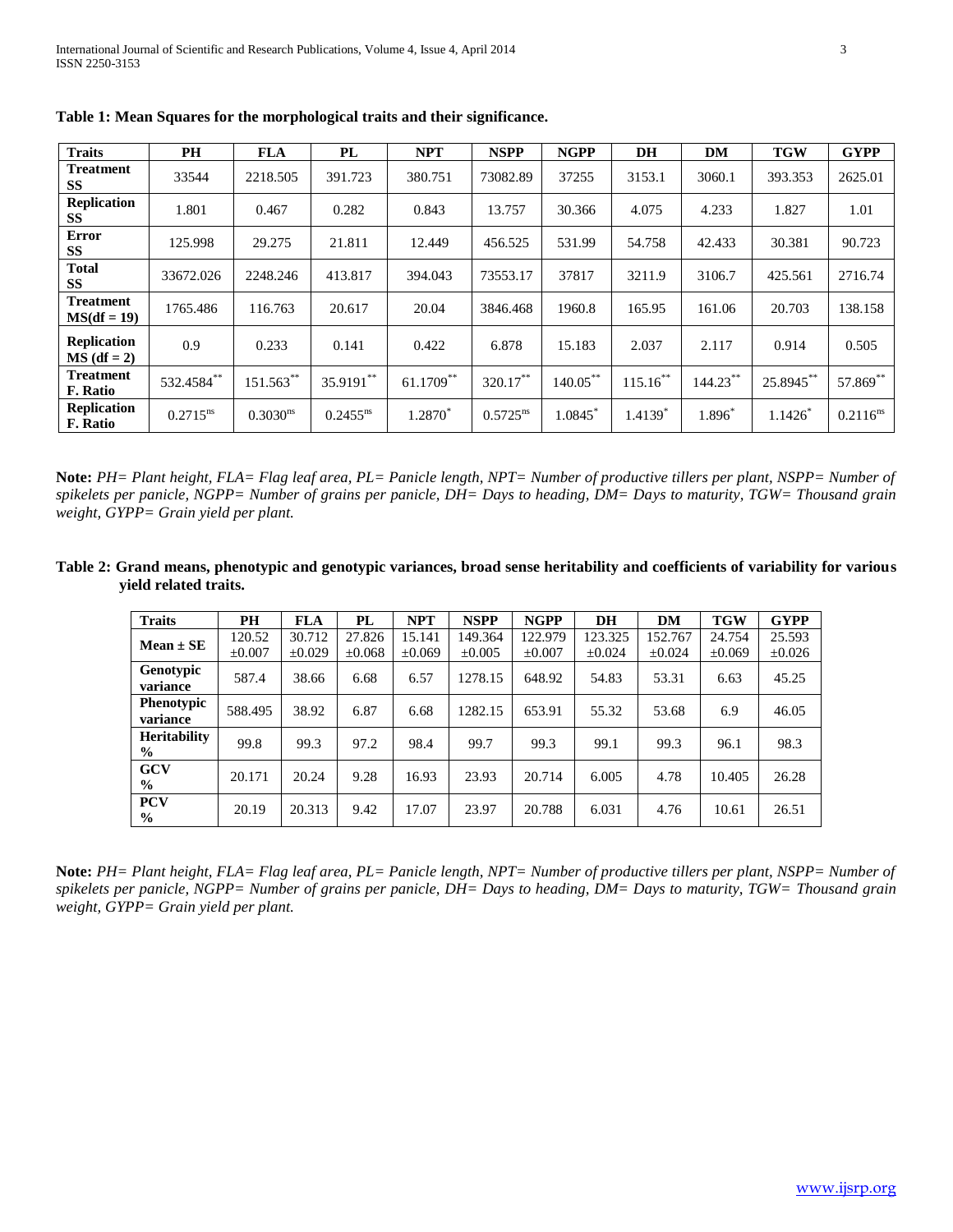| <b>Traits</b> | <b>COEF</b>             | PH         | <b>FLA</b> | PL        | <b>NPT</b> | <b>NSPP</b> | <b>NGPP</b> | <b>DH</b>  | DM         | <b>TGW</b> | <b>GYPP</b> |
|---------------|-------------------------|------------|------------|-----------|------------|-------------|-------------|------------|------------|------------|-------------|
|               | G                       | 0.015      |            |           |            |             |             |            |            |            |             |
| <b>FLA</b>    | P                       | 0.016      |            |           |            |             |             |            |            |            |             |
|               | E                       | 0.333      |            |           |            |             |             |            |            |            |             |
|               | G                       | $0.487*$   | $0.071*$   |           |            |             |             |            |            |            |             |
| PL            | P                       | $0.482**$  | 0.07       |           |            |             |             |            |            |            |             |
|               | ${\bf E}$               | 0.227      | 0.018      |           |            |             |             |            |            |            |             |
|               | G                       | $-0.121$   | $0.192*$   | $-0.304$  |            |             |             |            |            |            |             |
| <b>NPT</b>    | P                       | $-0.118$   | 0.189      | $-0.293*$ |            |             |             |            |            |            |             |
|               | E                       | 0.396      | 0.012      | 0.436     |            |             |             |            |            |            |             |
|               | $\overline{\mathrm{G}}$ | $0.089*$   | $0.475*$   | $0.546*$  | $-0.279$   |             |             |            |            |            |             |
| <b>NSPP</b>   | P                       | 0.089      | $0.472**$  | $0.538**$ | $-0.275*$  |             |             |            |            |            |             |
|               | E                       | $-0.089$   | $-0.203$   | $-0.037$  | 0.149      |             |             |            |            |            |             |
|               | ${\bf G}$               | $0.065*$   | $0.429*$   | $0.480*$  | $-0.016$   | $0.795*$    |             |            |            |            |             |
| <b>NGPP</b>   | P                       | 0.065      | $0.425**$  | $0.471**$ | $-0.016$   | $0.792**$   |             |            |            |            |             |
|               | E                       | 0.132      | $-0.084$   | $-0.086$  | $-0.005$   | 0.224       |             |            |            |            |             |
|               | $\overline{G}$          | $0.187*$   | $-0.282$   | $0.208*$  | $-0.111$   | $0.035*$    | $0.138*$    |            |            |            |             |
| DH            | P                       | 0.187      | $-0.279*$  | 0.209     | $-0.109$   | 0.035       | 0.137       |            |            |            |             |
|               | E                       | 0.247      | 0.035      | 0.285     | 0.029      | 0.051       | 0.03        |            |            |            |             |
|               | $\overline{G}$          | $0.243*$   | $-0.252$   | $0.127*$  | $-0.092$   | $0.033*$    | $0.121*$    | $0.944*$   |            |            |             |
| <b>DM</b>     | P                       | 0.242      | $-0.25$    | 0.128     | $-0.089$   | 0.033       | 0.119       | $0.938**$  |            |            |             |
|               | ${\bf E}$               | $-0.028$   | 0.014      | 0.169     | 0.091      | $-0.125$    | $-0.134$    | 0.243      |            |            |             |
|               | $\overline{\mathrm{G}}$ | $-0.573$   | $-0.011$   | $-0.407$  | $0.184*$   | $0.225*$    | $0.100*$    | $-0.3$     | $-0.221$   |            |             |
| <b>TGW</b>    | P                       | $-0.563**$ | $-0.012$   | $-0.406*$ | 0.171      | 0.218       | 0.1         | $-0.299*$  | $-0.218$   |            |             |
|               | E                       | $-0.153$   | $-0.079$   | $-0.369$  | $-0.329$   | $-0.108$    | 0.16        | $-0.312$   | $-0.088$   |            |             |
|               | $\mathbf G$             | $-0.311$   | $0.138*$   | $-0.137$  | $0.407*$   | $0.169*$    | $0.278*$    | $-0.468$   | $-0.403$   | $0.424*$   |             |
| <b>GYPP</b>   | P                       | $-0.309*$  | 0.136      | $-0.138$  | $0.396**$  | 0.167       | $0.272**$   | $-0.459**$ | $-0.398**$ | $0.408**$  |             |
|               | E                       | $-0.099$   | $-0.049$   | $-0.203$  | $-0.229$   | 0.059       | $-0.187$    | 0.184      | 0.079      | $-0.145$   |             |

**Table 3: Genotypic, Phenotypic and Environmental correlation coefficient**

**Note:** *PH= Plant height, FLA= Flag leaf area, PL= Panicle length, NPT= Number of productive tillers per plant, NSPP= Number of spikelets per panicle, NGPP= Number of grains per panicle, DH= Days to heading, DM= Days to maturity, TGW= Thousand grain weight, GYPP= Grain yield per plant. G= Genotypic coefficient, P= Phenotypic coefficient, E= Environmental coefficient, COEF= Coefficient.*

**Table 4: Direct (Bold values) and indirect (Normal values) effects of some yield related traits on grain yield per plant**

| <b>Traits</b> | <b>PH</b> | <b>FLA</b> | PL       | <b>NPT</b> | <b>NSPP</b> | <b>NGPP</b> | DH       | <b>DM</b> | <b>TGW</b> | rg       |
|---------------|-----------|------------|----------|------------|-------------|-------------|----------|-----------|------------|----------|
| PH            | $-0.345$  | $-0.008$   | $-0.085$ | $-0.067$   | 0.051       | 0.019       | $-0.235$ | 0.163     | 0.196      | $-0.311$ |
| <b>FLA</b>    | $-0.005$  | $-0.54$    | $-0.012$ | 0.109      | 0.273       | 0.126       | 0.354    | $-0.17$   | 0.004      | 0.138    |
| PL            | $-0.168$  | $-0.039$   | $-0.174$ | $-0.175$   | 0.314       | 0.141       | $-0.261$ | 0.086     | 0.139      | $-0.137$ |
| <b>NPT</b>    | 0.042     | $-0.104$   | 0.054    | 0.566      | $-0.16$     | $-0.005$    | 0.139    | $-0.062$  | $-0.06$    | 0.407    |
| <b>NSPP</b>   | $-0.031$  | $-0.257$   | $-0.095$ | $-0.158$   | 0.575       | 0.233       | $-0.044$ | 0.022     | $-0.08$    | 0.169    |
| <b>NGPP</b>   | $-0.022$  | $-0.232$   | $-0.084$ | $-0.009$   | 0.457       | 0.293       | $-0.173$ | 0.081     | $-0.03$    | 0.278    |
| DH            | $-0.064$  | 0.153      | $-0.036$ | $-0.063$   | 0.02        | 0.04        | $-1.255$ | 0.635     | 0.103      | $-0.468$ |
| DM            | $-0.084$  | 0.136      | $-0.022$ | $-0.052$   | 0.019       | 0.035       | $-1.185$ | 0.672     | 0.076      | $-0.403$ |
| <b>TGW</b>    | 0.198     | 0.006      | 0.071    | 0.104      | 0.129       | 0.029       | 0.377    | $-0.149$  | $-0.345$   | 0.424    |

**Note:** *PH= Plant height, FLA= Flag leaf area, PL= Panicle length, NPT= Number of productive tillers per plant, NSPP= Number of spikelets per panicle, NGPP= Number of grains per panicle, DH= Days to heading, DM= Days to maturity, TGW= Thousand grain weight, GYPP= Grain yield per plant, rg= Correlation coefficient. Values in the diagonal are direct effects.*